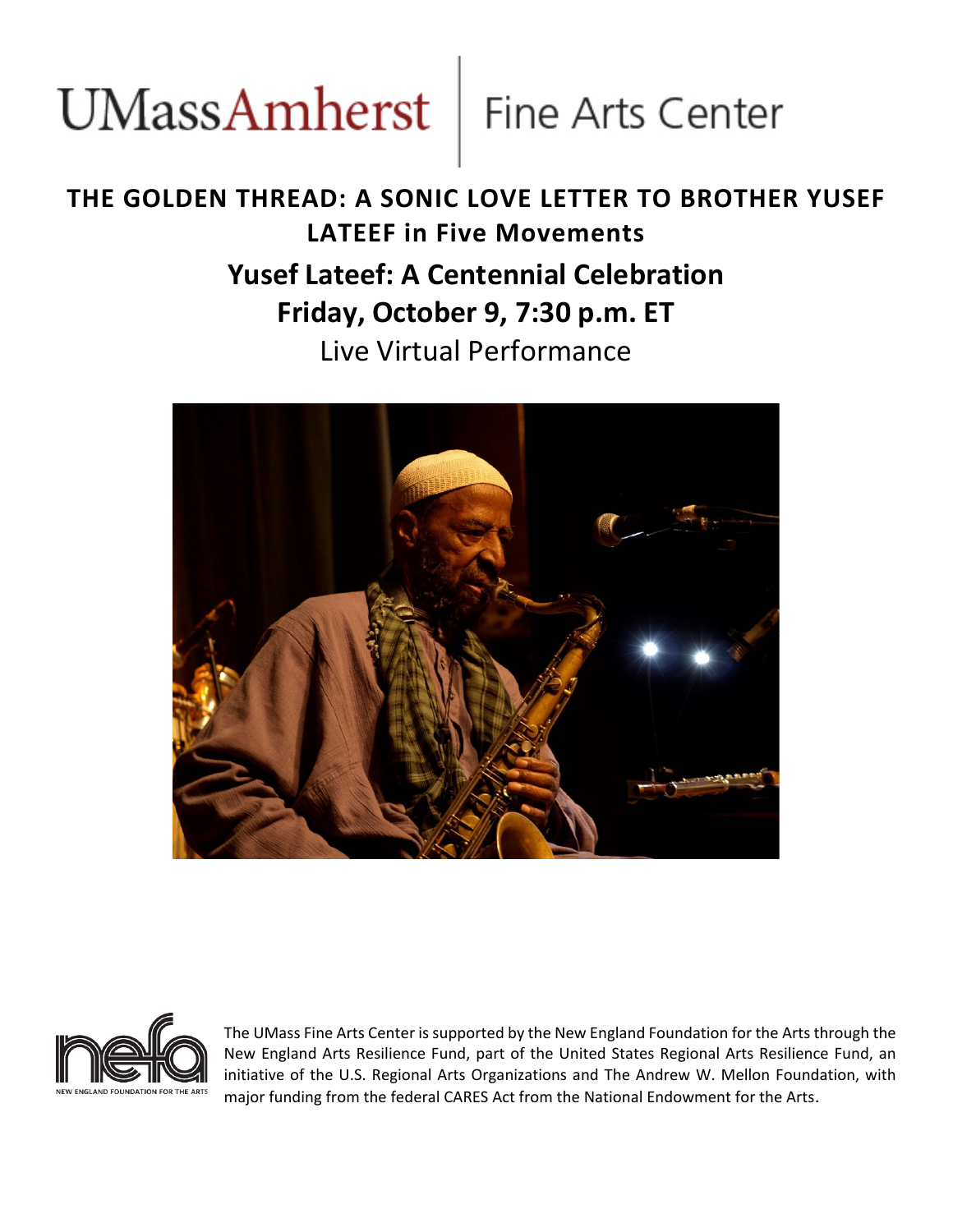**UMass Amherst occupies the traditional land of the Nonotuck tribe.** We would also like to acknowledge our neighboring Indigenous nations: the Nipmuc and the Wampanoag to the East, the Mohegan and Pequot to the South, the Mohican to the West, and the Abenaki to the North.

Alexis Marcelo lives in the Bronx, NY on the traditional land of the Munsee Lenape and Wappinger.

Gwen Laster lives in Brooklyn, NY on the traditional land of the Munsee Lenape and Canarsie.

Fay Victor lives in Brooklyn, NY on the traditional land of the Munsee Lenape and Canarsie.

Adam Rudolph lives in Cherry Hill, NJ on the traditional land of the Lenni‐Lenape.

Douglas Ewart lives in Minneapolis, MN on the traditional land of the Wahpekute and Sioux.

#### **ABOUT YUSEF LATEEF**

Born on October 9, 1920, Yusef Lateef was a Grammy Award winner and NEA Jazz Master, who released over 80 recordings as a leader. Lateef played tenor saxophone, flute, oboe, bassoon, and wind instruments from around the world, and composed for orchestra, string quartet and film. In 1975 he earned his Ed.D. from the University of Massachusetts Amherst, and taught at UMass and Hampshire College for many years. In 1992, he established his own record company, YAL Records, and published novellas, plays, poems, an autobiography as well as books on music. He was an exhibited visual artist and isthe subject of two films, "Brother Yusef," and another in production. Yusef Lateef died on Dec. 23, 2013, at the age of 93, having impacted generations of artists and leaving a rich legacy of creative work.

To mark the centenary of Yusef Lateef's birth, the UMass Fine Arts Center celebrates his life with a multi‐faceted, online project that includes: a live virtual concert, an exhibit of his visual art, a photo gallery of images, readings of scholarly papers relating to Lateef, dramatic readings of his fiction, film excerpts about Lateef, and 100 short video responses to Lateef by a cross-section of musicians, writers, former students, friends, colleagues and family.

Five improvisers each play short solo pieces to launch the exhibition: 1) Alexis Marcelo (piano); 2) Gwen Laster (violin); 3) Fay Victor (voice); 4) Adam Rudolph (percussion); 5) Douglas Ewart (reeds).

**Alexis Marcelo (piano)** is a pianist who creates a soulful New York City sound. He instinctively delivers a sound representative of a wide range of influences. Alexis's training began when he began studying with JD Parran (AACM) at the Harlem School of the Arts and continued at the University of Massachusetts at Amherst where he studied composition with Yusef Lateef. Alexis has performed nationally and abroad at various festivals and prestigious venues, including the North Sea Jazz Festival (Yusef Lateef), the Detroit Jazz Festival (Yusef Lateef), Etnafest (Italy‐Yusef Lateef), Mediawave Festival (Hungary‐The Hub), and Alice Tully Hall in New York City. Alexis has also recorded multiple albums with former professor and mentor Yusef Lateef. Recently Alexis recorded his first album and can be heard on current recordings of Adam Rudolph's Go Orchestra & Moving Pictures, and a new recording with Malcolm Mooney (Can). Alexis Marcelo is a very unique pianist who looks to provide a soulful experience.

**Gwen Laster (violin)** is a nationally acclaimed musician who has been the recipient of the National Endowment for the Arts, Jubilation foundation, Puffin foundation, Arts Mid‐Hudson, Lila Wallace and the Cognac Hennessey 1st place Jazz Search. She's a native Detroiter whose creative influences come from the Motor City's exciting urban and classical music culture. Gwen started improvising and composing because of her parents' love of jazz, blues, soul and classical music and her inspiring music teachers from Detroit's public schools.

Laster relocated to NYC after earning two music degrees from the University of Michigan. She began collaborating, performing and recording with internationally‐known creative and commercial artists, that include Anthony Braxton, Nona Hendryx, Aretha Franklin, Wadada Leo Smith, William Parker, Danny Elfman, Sun Ra Arkestra, Tyler the Creator, Gladys Knight, Emeline Michel, Andrea Bocelli, David Foster, Alicia Keys, Rhianna, Shaggy, Andrew Baba Lamb, Natalie Cole, Solange, Mark Anthony, J Lo and Shakira at President Obama's Inaugural Neighborhood Ball. She's the visionary founder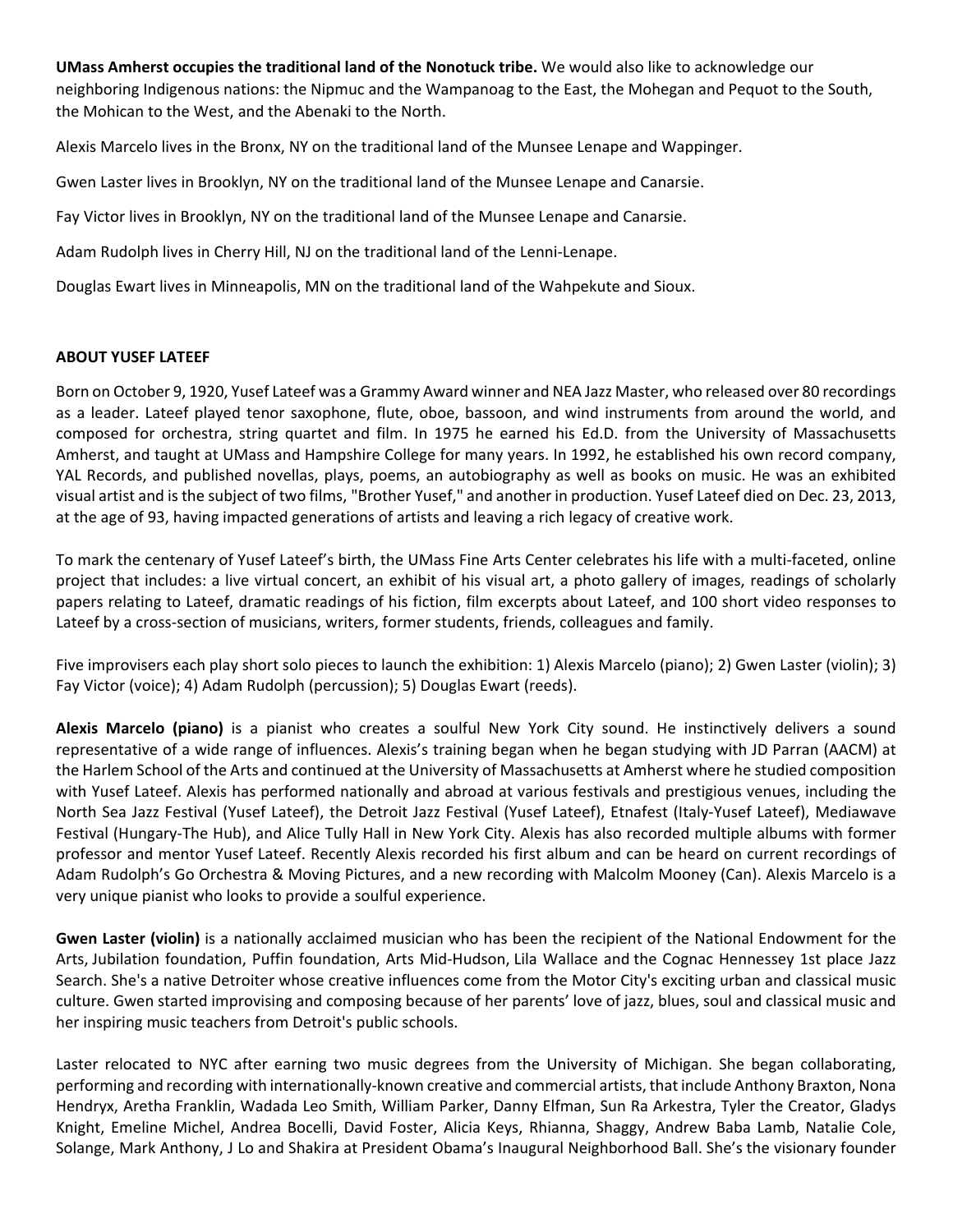of the Creative Strings Improvisers Orchestra (CSIO), a music education ensemble rooted in teaching young strings players improvisation, composition and global ensemble music.

**Fay Victor (voice)** is an improvising vocalist, composer, lyricist and educator riding all the chasms and seams of musics that are improvisational and conversational in nature. The Brooklyn, NY (USA) based sound artist/composer hones a unique vision for the vocalist's role in jazz and improvised music. Victor encompasses a distinctive vocalizing, language and performing approach with the foundation of the jazz vocal idiom, now encompassing an "everything is everything" aesthetic bringing in references that span the globe. Victor sees the vocal instrument in itself as full of possibilities of sound exploration, the voice is a direct and powerful conduit for language and messages in an improvising context. All of these ideas aim to push the vocal envelope to forge greater expressive possibilities. In Victor's 10 critically acclaimed albums one can hear the through line of expansive expression leading up to Victor's most recent release, BARN SONGS (Northern Spy Records) with her Chamber Trio featuring Darius Jones (alto saxophone) & Marika Hughes (cello) that was released in November 2019.

Victor's work has been featured in media outlets such as The Wall Street Journal, The New York Times, The San Francisco Chronicle, Rolling Stone Magazine, TimeOut New York & The Huffington Post; she has worked with luminaries William Parker, Roswell Rudd, Nicole Mitchell, Archie Shepp, Marc Ribot & Tyshawn Sorey; highlights of her performances include The Whitney Museum & The Museum of Modern Art (NYC), The Hammer Museum (LA), The Kolner Philharmonie (Germany), De Young Museum (SF), Symphony Space (NY), The Earshot Jazz Festival (Seattle), The Winter Jazz Festival (NY) and the Bimhuis (Netherlands). Victor was the 2017 Herb Albert/Yaddo Fellow in Music Composition and a 2018 recipient of a month‐long Headlands Center for the Arts residency. Victor is currently on the Faculty at the New School of Jazz & Contemporary Music and gives master classes, workshops and clinics on Creative Improvisation, Songwriting for Improvisers; Lectures and talks on subjects such as Confidence Building, My Cultural Lens and Experiments in Communicating Message as well as private lessons for the serious vocal student and improviser.

**Adam Rudolph (percussion)** has performed extensively in concert throughout North & South America, Europe, Africa, and Asia for the past four decades. A composer, improviser and percussionist Rudolph has been hailed as "a pioneer in world music" by the NY Times and "a master percussionist" by Musician magazine. He has released over 25 recordings under his own name, featuring his compositions and percussion work. Rudolph composesfor his ensembles Adam Rudolph's Moving Pictures, Hu: Vibrational percussion group, and Go: Organic Orchestra, an 18 to 54 piece group for which he has developed an original music notation and conducting system

Rudolph has performed with Don Cherry, Jon Hassell, Sam Rivers, Pharaoh Sanders, L. Shankar, A.A.C.M co‐founders Fred Anderson and Muhal Richard Abrams, Wadada Leo Smith, and Omar Sosa. In 1988 Rudolph began his association with Yusef Lateef, with whom he has recorded over 15 albums including several of their large ensemble collaborations. Lateef introduced Rudolph to the inspirational practice of Autophysiopsychic Music – "that which comes from one's spiritual, physical and emotional self".

**Douglas Ewart's** (reeds) kaleidoscopic talent has expressed itself in so many forms - instruments that double as sculptures, music that combines the traditions of four continents with fresh inventions, masks and costumes fit for rituals ominous or joyous, death-defying improvisations combining master musicianship and acting-that the whole might be mistaken for the work of a small culture rather than one man.

Ewart is known as a performer of original music with Muhal Richard Abrams, George Lewis, Anthony Braxton, and as a lecturer and workshop director throughout the United States.

Douglas Ewart was born in Kingston, Jamaica in 1946. At ten he started to experiment with sound and designed musical instruments-tin cans were altered to become hand drums and pieces of wood were fashioned into rattles. When his family bought a rug rolled around a large piece of bamboo, he seized on the bamboo as a potential flute. Thus began what has become today a high art practiced by Ewart alone ‐ the construction of sonorous "totem flutes" colorful as bamboo rainbows, adorned with wood burned designs and haunting images.